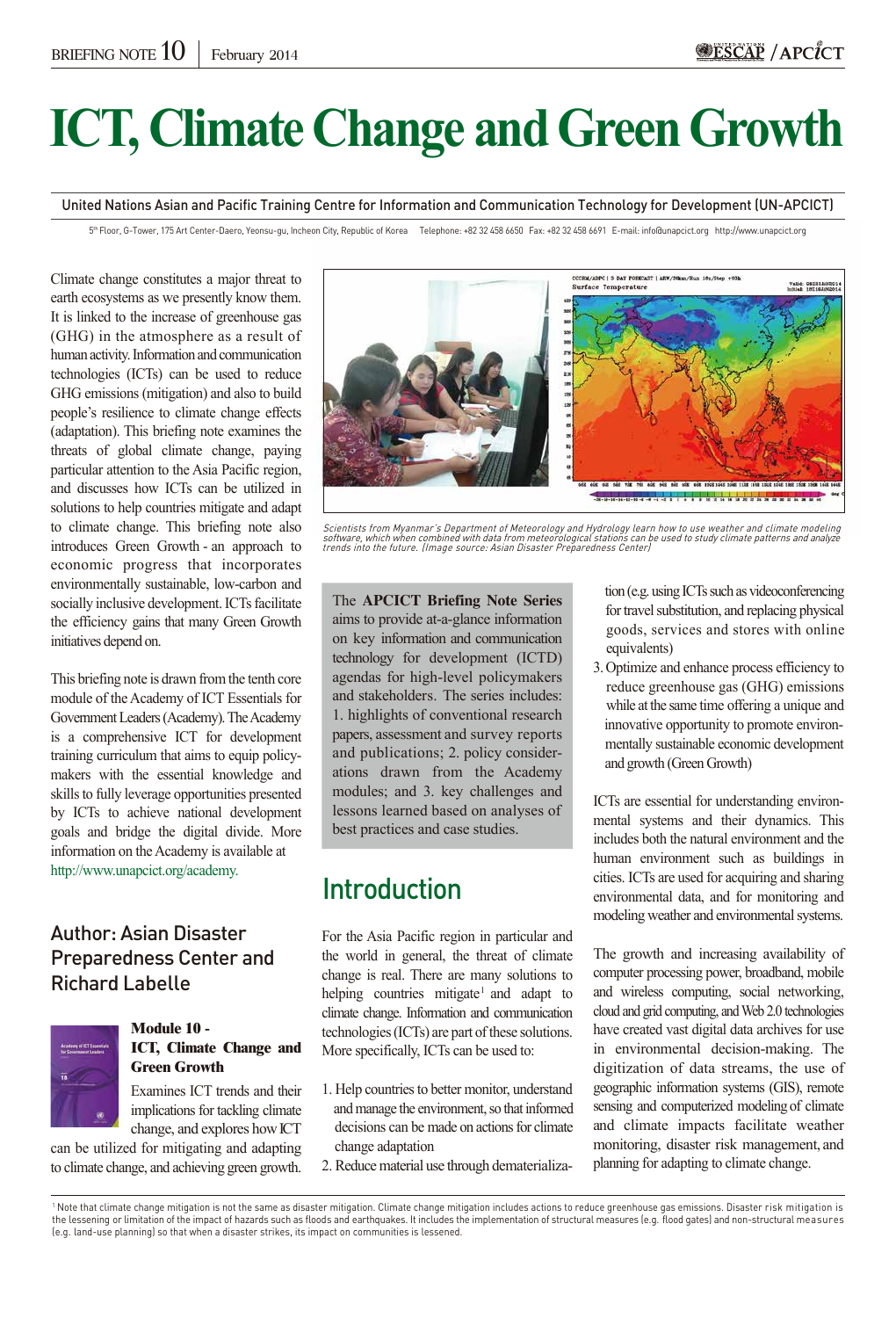When ICTs are integrated in other technologies, these are often times considered "smart technologies", which can be very useful for helping to mitigate climate change. For example, low power wireless sensor technology are connected to the Internet for sensing environmental and climate related events and phenomena with great detail at the earth's surface and atmosphere.

Smart sensors that measure environmental conditions such as temperature, pollutants and GPS coordinates are being developed and are now diffusing via mobile phones and other wireless devices including sensors organized as nodes in networks. Sensors built into mobile phones and other devices can be used by the public to report on environmental phenomena. These sensors can report the data on websites that are designed to help the public monitor the environment, discuss the arising issues, and hopefully the public will mobilize social and policy change to address these issues.

ICTs are used in the development of "clean technology" and the result is leading to the concept of Green Growth where the Asia Pacific region is now taking the lead.

ICTs are being used in several sectors and at various scales-for example in cities-to reduce GHG emissions. Applications with the greatest potential to tackle climate change effects are the use of ICTs for:

- Environmental management, including agricultural and natural resource management
- Earth and environmental observation and sensing
- Intelligent energy generation, distribution and transmission systems including intelligent energy use systems, monitors and controls also known as smart grids
- Energy efficient buildings (smart buildings)
- Time and energy efficient logistics and trans portation systems (smart transportation systems)
- The integration of these technologies into energy efficient cities (smart cities)

These applications or ICT-enabled systems, some of which are considered clean technologies (cleantech), are becoming an important sector in their own right. They are being used in the Asia Pacific region and around the world to help tackle climate change effects and promote sustainable development.

For the developing countries of the region, there is a need to enhance capacity to use ICTs in general (including infrastructure, enabling policies and legislation, organizational change and human capacity) and for tackling environmental and climate change issues.

## Climate Change in Asia-Pacific

In the Asia-Pacific region, the heavily industrialized and rapidly industrializing countries are responsible for the greatest amount of GHG emissions. On the other hand, the poorest developing countries are most likely to suffer the gravest consequences of climate change. These negative impacts are likely to come about as a result of changes in natural resource exploitation and land use patterns.

By the 2080s, many million more people living in the densely populated and low-lying deltas and coastal areas are projected to experience floods every year due to sea level rise. Widespread reduction in glacier mass and snow pack formation on major mountain ranges (such as the Hindu-Kush and Himalayas) are projected to accelerate throughout the 21<sup>st</sup> century, reducing water availability and hydropower potential.

Precipitation and runoff are projected to increase by 10 to 40 per cent by the 2050s at the higher latitudes and some wet tropical areas of East and South-East Asia. Conversely, less rainfall and higher rates of evapotranspiration are expected over some dry regions at mid-latitudes and dry tropics. The reduction of water resources in many small islands is expected to reach the point where they become insufficient to meet demand during low-rainfall periods.

Sea level rise is expected to exacerbate inundation, storm surge, erosion and other coastal hazards, thus threatening vital infrastructure, settlements and facilities that support the livelihood of island communities. Deterioration in coastal conditions, for example through erosion of beaches and coral bleaching, is expected to affect local resources.

The Asia-Pacific region is sensitive to climate change induced hazards such as sea level rise, an increased occurrence of extreme weather events and flooding. Asia-Pacific countries are especially vulnerable because they have large populations that depend on agriculture or other natural resource based activities for their livelihoods. It is precisely these activities that are most at risk in many developing countries. They also have limited means to deal with environmental disasters and adapt to climate change. Those most at risk are the poor.

#### GHG Emissions in the ICT Sector

Most ICT GHG generated emissions come from the use of ICTs. 25 per cent of these emissions are generated during manufacturing. PCs account for most of the GHG emissions resulting from ICT use, with 14 per cent coming from data centres and 37 per cent from telecoms infrastructure and services. Emissions from data centres are rising more rapidly with the increased diffusion of cloud computing, video and triple play services and of mobile applications, especially multimedia mobile applications.

Standards still need to be developed to agree on ways to measure the contribution of ICTs to GHG emission. Life cycle analysis (LCA) is a key methodology being developed for the environmental impact assessments of ICTs. The amount of GHG emissions by geography is shown in Figure 1.

#### **Figure 1. The global ICT footprint by geography**



The ICT industry is responding and has come together under various initiatives such as the Global e-Sustainability Initiative (GeSI), and various industry and government standards to reduce emissions such as EnergyStar, 80 Plus, the Restriction of Hazardous Substances Directive (RoHS) of the European Union, etc. Other novel approaches to reducing emissions from data centres include moving these centres to low carbon emitting energy generation sites linked to the global IP network by fast fibre optic connections.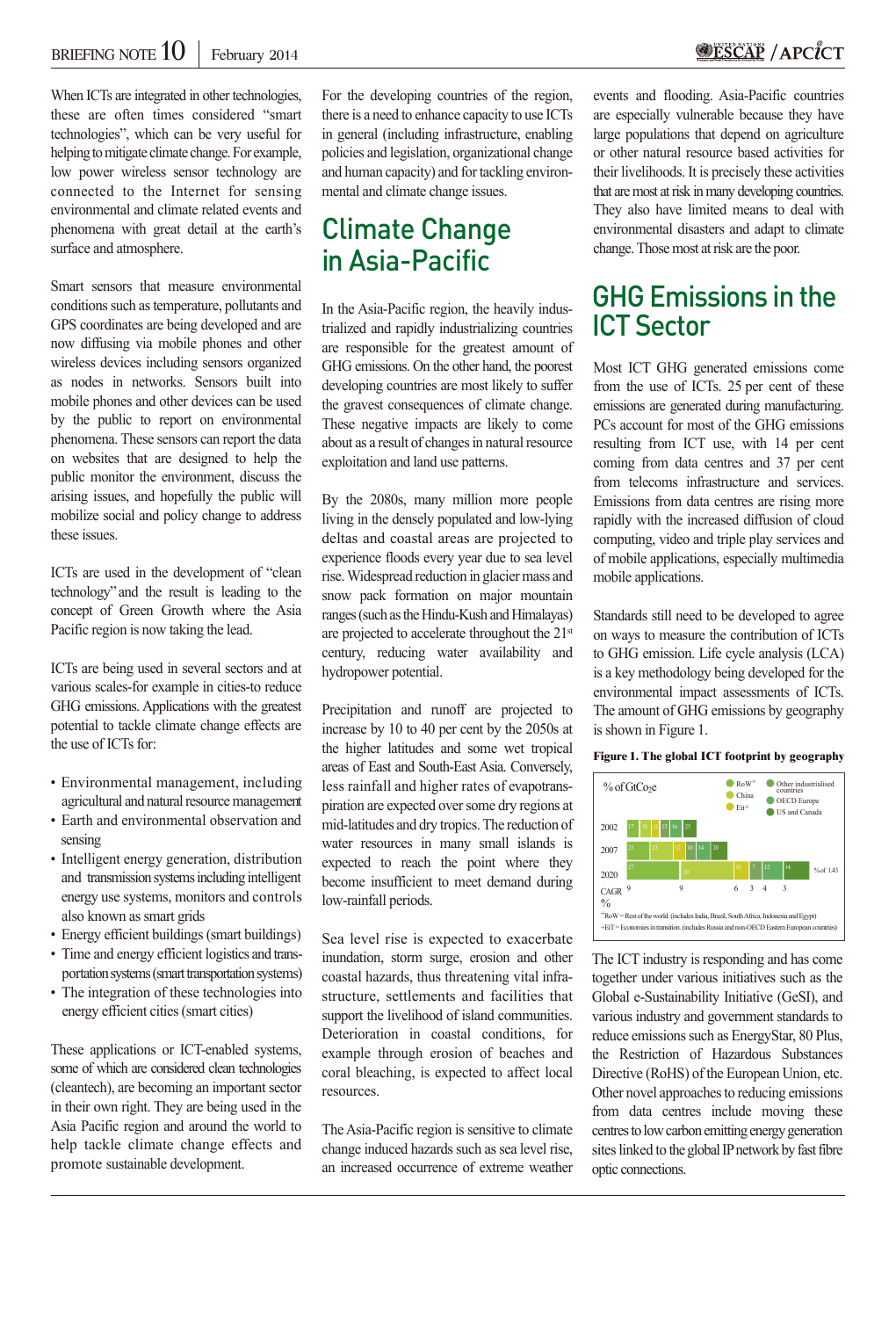#### **SESCAP / APCICT**

#### ICT Applications for **Climate Change Adaptation**

Adaptation to climate change requires countries to modify their behaviour in order to reduce the "vulnerability of natural and human systems against actual or perceived climate change effects."<sup>2</sup> Governments and organizations can adapt to climate change by preparing for changing environmental and climatic conditions before their full impacts are felt by the communities, target groups, environments and ecosystems.

Two aspects of adaptation need to be considered:

- 1.Understanding the relationship between environmental capabilities, human land use, and changing weather and environmental conditions will help to determine what actions may need to be taken to adapt to climate change in a given location
- 2. Building capacities of organizations to deal with changing climates will enhance local community and organizational self-sufficiency in learning, planning and adapting to changing climate

While ICTs can enable capacities such as earth and weather monitoring, they can more importantly, help to enhance the ability and efficiency of government agencies as well as that of other stakeholders to prepare for and facilitate adaptation to climate change.

Earth observation, environmental monitoring, remote sensing activities, GIS, ICTs for sharing information and for mobilizing action are especially relevant for helping to identify the threats due to climate change, and plan for actions to reduce the impact of these threats.



Participants in discussion during the session on ICT, climate change and green growth at the 4th Academy Partners Meeting organized in Incheon, Republic of Korea. [November 2012]

One of the key ways in which ICTs can be used for adaptation is by enhancing access to and sharing data and information in a timely fashion, especially by people at the local and community levels. ICTs can also be used for enhancing local participation in the environmental decision-making process. In a more general sense, ICTs can help countries adapt to climate change by enhancing their capacity to make sound environmental decisions.

Using remote sensing technologies, it is possible to map soil capability characteristics and then identify appropriate land use practices, crops and livestock, to implement appropriate sustainable agricultural practices. For example, agroforestry technologies and practices can be considered when local climatic and other environmental conditions change.

ICTs also facilitate adaptation efforts by enhancing the capacity of weather and environmental ministries and services to collect data and communicate it to the public. Increasing the number of automatic weather stations that are connected remotely to the national weather information system increases the capacity to gather enough information and thus strengthens the capacity of a country to adapt to climate change. In Africa, mobile communications are being used to achieve this objective. Ericsson, the mobile phone company, is undertaking a major public-private partnership project in Africa - "Weather for All" - that aims to construct 5,000 automatic weather stations at mobile network sites across the continent.3 At present, only 300 are operating.

In agriculture, ICTs can be used to assist small scale farmers to predict crop yields in relation to seasonal weather and precipitation trends. The Famine Early Warning System, which has been primarily implemented in Africa and Latin America but does include Afghanistan, has been used successfully since the 1970s to help farmers, officials and the international community to prepare for famine and delay growing seasons when drought places farming at risk.4

In India, "Nano Ganesh", a mobile phone application that triggers irrigation pumps remotely is saving water and is helping over 10,000 farmers manage pumps that would otherwise require manual control.5 With changing climatic conditions, such technologies are important for water conservation and management.

In several countries in Africa and in Asia, the availability of this ICT-generated information is being used to provide climate risk insurance for small scale farmers and other economic operators. With the availability of timely, accurate and reliable weather data, insurance companies in Kenya see opportunities to provide farmers with affordable micro-insurance plans. 6



Participants engaged in discussion at the National Training of Trainers Workshop co-organized by UN-APCICT/ESCAP, the Open Society Institute Assistance Foundation (OSI-AF) and the Association of Internet Service Providers (AISP), in Romit, Tajikistan (August 2013)

#### ICT Applications for Climate Change Mitigation

According to the Smart 2020 report, <sup>7</sup> the largest influence of using ICTs is in "enabling energy efficiencies in other sectors, an opportunity that could deliver carbon savings five times larger than the total emissions from the entire ICT sector in 2020."

The most significant reductions in energy consumption are related to the use of ICTs in power generation, transmission and use. Dematerialization and the use of virtualization technologies (technologies that use virtual or software based computers instead of real computer hardware) are expected to further enhance the energy efficiency of PCs and data centres.

Building Information Modeling software is being used to design "smart buildings" that reduce material and energy consumption during construction. Various sensor technologies can control environmental and energy variables during the life of the buildings, and therefore reduce GHG emissions associated with energy production.

Smart grids have great potential to increase the efficiency of electricity use, especially in developing countries with older power grids. Smart grids will allow greater use of renewable energy generating technologies and the use of

4 Famine Early Warning Systems Network. 5 Ossian Agro Automation, Nano Ganesh, 2009.

<sup>2</sup> Intergovernmental Panel on Climate Change, IPCC glossary Working Group III, 2007, p. 809.

<sup>3</sup> Ericsson, "Mobile communications to revolutionize African weather monitoring", press release, 18 June 2009.

<sup>6</sup> Kilimo Salama, "First micro-insurance plan uses mobile phones and weather stations to shield Kenya's farmers", 5 March 2010.

<sup>7</sup> The Climate Group and GeSI, Smart 2020: Enabling the low carbon economy in the information age (2008).